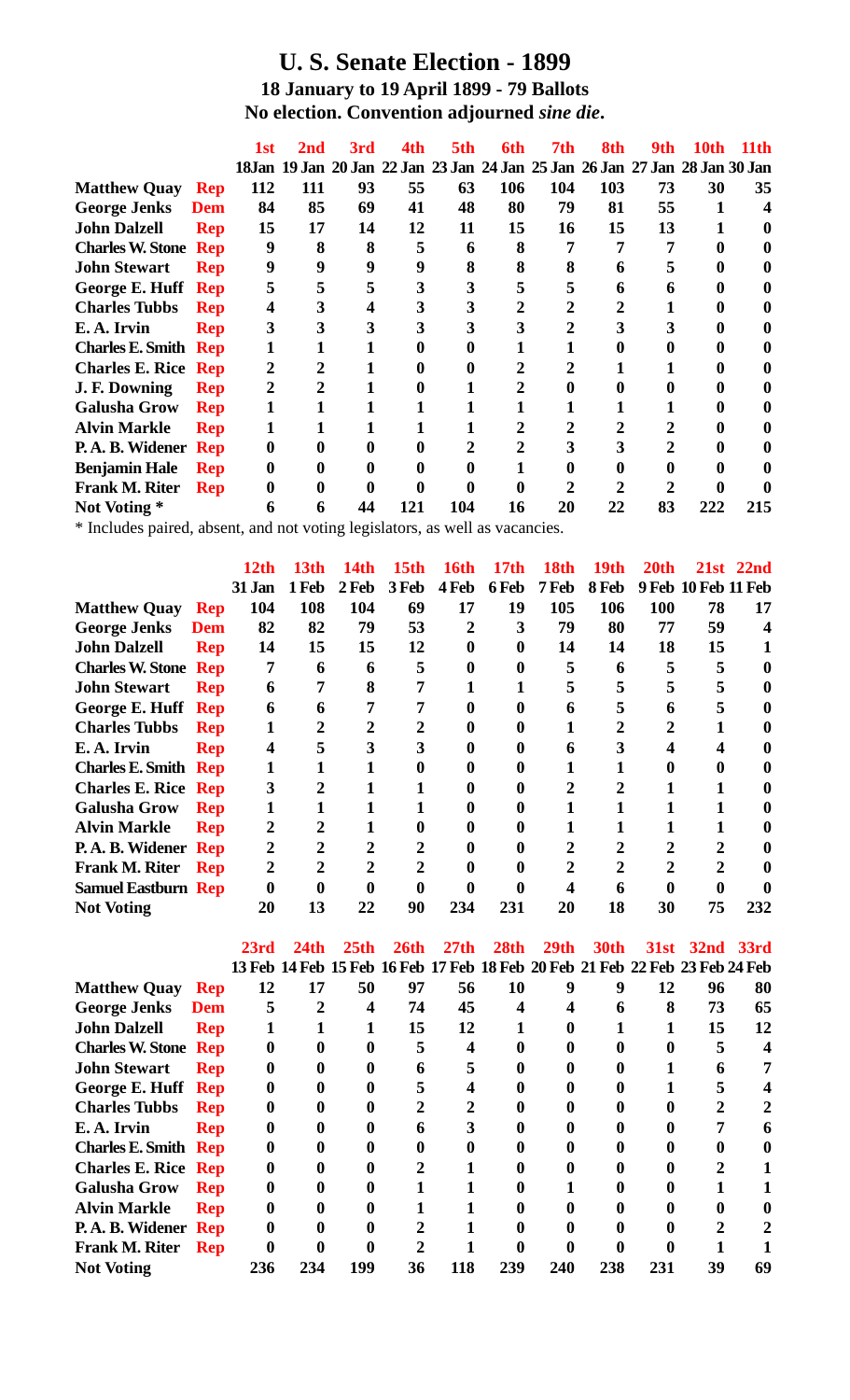|                                    |            | <b>34th</b>      | 35 <sub>th</sub>        | <b>36th</b>                                             | 37 <sub>th</sub>        | <b>38th</b>      | <b>39th</b>             | 40th             | 41st             | 42 <sub>nd</sub>                                                             | 43rd                    | 44th        |                |
|------------------------------------|------------|------------------|-------------------------|---------------------------------------------------------|-------------------------|------------------|-------------------------|------------------|------------------|------------------------------------------------------------------------------|-------------------------|-------------|----------------|
|                                    |            |                  | 25 Feb 27 Feb 28 Feb    |                                                         |                         |                  |                         |                  |                  | 1 Mar 2 Mar 3 Mar 4 Mar 6 Mar 7 Mar 8 Mar 9 Mar                              |                         |             |                |
| <b>Matthew Quay</b>                | <b>Rep</b> | 13               | 16                      | 85                                                      | 105                     | 96               | 64                      | 13               | 11               | 101                                                                          | 105                     |             | 95             |
| <b>George Jenks</b>                | <b>Dem</b> | 14               | 14                      | 67                                                      | 80                      | 74               | 55                      | 9                | 8                | 77                                                                           | 81                      |             | 75             |
| <b>John Dalzell</b>                | <b>Rep</b> | $\boldsymbol{0}$ | $\boldsymbol{0}$        | 11                                                      | 18                      | 17               | 13                      | $\boldsymbol{0}$ | $\boldsymbol{0}$ | 17                                                                           | 17                      |             | 19             |
| <b>Charles W. Stone Rep</b>        |            | 0                | $\boldsymbol{0}$        | 4                                                       | $\overline{\mathbf{4}}$ | 4                | $\overline{\mathbf{4}}$ | $\boldsymbol{0}$ | $\boldsymbol{0}$ | 4                                                                            | $\overline{\mathbf{4}}$ |             | 4              |
| <b>John Stewart</b>                | <b>Rep</b> | 0                | $\boldsymbol{0}$        | 7                                                       | 8                       | 7                | 7                       | $\boldsymbol{0}$ | $\bf{0}$         | 8                                                                            | 8                       |             | 7              |
| George E. Huff Rep                 |            | 0                | $\boldsymbol{0}$        | 6                                                       | 7                       | 7                | 8                       | $\boldsymbol{0}$ | $\boldsymbol{0}$ | 8                                                                            | 9                       |             | 7              |
| <b>Charles Tubbs</b>               | <b>Rep</b> | 0                | $\boldsymbol{0}$        | 2                                                       | 1                       | 1                | $\overline{2}$          | 1                | 1                | 1                                                                            | $\overline{2}$          |             | 1              |
| E.A. Irvin                         | <b>Rep</b> | 1                | 1                       | 5                                                       | $\overline{\mathbf{4}}$ | 4                | $\overline{2}$          | $\boldsymbol{0}$ | $\boldsymbol{0}$ | 6                                                                            | 5                       |             | 5              |
| <b>Charles E. Smith Rep</b>        |            | $\boldsymbol{0}$ | $\boldsymbol{0}$        | 1                                                       | 1                       | 1                | $\boldsymbol{0}$        | $\boldsymbol{0}$ | $\boldsymbol{0}$ | $\boldsymbol{0}$                                                             | 1                       |             | $\mathbf{1}$   |
| <b>Charles E. Rice Rep</b>         |            | 0                | $\boldsymbol{0}$        | 2                                                       | $\overline{2}$          | 1                | $\mathbf{1}$            | 0                | $\bf{0}$         | 2                                                                            | $\overline{2}$          |             | $\overline{2}$ |
| <b>Galusha Grow</b>                | <b>Rep</b> | 0                | $\boldsymbol{0}$        | 1                                                       | $\mathbf{1}$            | 1                | 1                       | $\boldsymbol{0}$ | $\boldsymbol{0}$ | 1                                                                            | 3                       |             | $\mathbf{1}$   |
| <b>Alvin Markle</b>                | <b>Rep</b> | 0                | $\boldsymbol{0}$        | 1                                                       | 1                       | 1                | 1                       | $\boldsymbol{0}$ | $\boldsymbol{0}$ | 1                                                                            | $\boldsymbol{0}$        |             | 1              |
| P.A. B. Widener Rep                |            | $\bf{0}$         | $\boldsymbol{0}$        | $\overline{2}$                                          | $\overline{2}$          | $\overline{2}$   | 3                       | $\boldsymbol{0}$ | $\bf{0}$         | 3                                                                            | 3                       |             | 3              |
| <b>Frank M. Riter</b>              | <b>Rep</b> | 0                | $\boldsymbol{0}$        | $\overline{2}$                                          | $\overline{2}$          | $\overline{2}$   | $\overline{2}$          | $\boldsymbol{0}$ | $\boldsymbol{0}$ | $\overline{2}$                                                               | $\overline{2}$          |             | $\overline{2}$ |
| <b>Not Voting</b>                  |            | 226              | 223                     | 58                                                      | 18                      | 36               | 91                      | 231              | 234              | 23                                                                           | 12                      |             | 31             |
|                                    |            | 45 <sub>th</sub> | <b>46th</b>             | 47 <sub>th</sub>                                        | 48th                    | 49th             | <b>50th</b>             | <b>51st</b>      | 52 <sub>nd</sub> | 53rd                                                                         | <b>54th</b>             | <b>55th</b> |                |
|                                    |            |                  |                         |                                                         |                         |                  |                         |                  |                  | 10 Mar 11 Mar 13 Mar 14 Mar 15 Mar 16 Mar 17 Mar 18 Mar 20 Mar 21 Mar 22 Mar |                         |             |                |
| <b>Matthew Quay</b>                | <b>Rep</b> | 43               | 6                       | 10                                                      | 92                      | 94               | 86                      | 35               | 8                | 8                                                                            | 88                      |             | 93             |
| <b>George Jenks</b>                | <b>Dem</b> | 37               | $\overline{\mathbf{4}}$ | 7                                                       | 73                      | 78               | 71                      | 34               | 5                | $\overline{\mathbf{4}}$                                                      | 75                      |             | 75             |
| <b>John Dalzell</b>                |            | 9                | $\mathbf{1}$            | $\boldsymbol{0}$                                        | 18                      | 17               | 14                      | 11               | $\mathbf{1}$     | $\overline{2}$                                                               | 17                      |             | 18             |
| <b>Charles W. Stone Rep</b>        | <b>Rep</b> |                  | $\boldsymbol{0}$        | $\boldsymbol{0}$                                        | $\overline{\mathbf{4}}$ |                  | 3                       | 3                | 1                | $\boldsymbol{0}$                                                             | $\overline{\mathbf{4}}$ |             | 4              |
| <b>John Stewart</b>                |            | 4                | $\boldsymbol{0}$        |                                                         |                         | 4<br>7           | 7                       |                  | $\bf{0}$         |                                                                              |                         |             | 7              |
|                                    | <b>Rep</b> | 6                |                         | 0<br>$\boldsymbol{0}$                                   | 6<br>8                  | 5                | 4                       | 6<br>3           | $\boldsymbol{0}$ | 1                                                                            | 6                       |             |                |
| George E. Huff Rep                 |            | 6                | $\boldsymbol{0}$        |                                                         |                         |                  |                         |                  |                  | $\boldsymbol{0}$                                                             | 6                       |             | 6              |
| <b>Charles Tubbs</b>               | <b>Rep</b> | 1                | $\boldsymbol{0}$        | $\boldsymbol{0}$                                        | 1                       | 2                | $\boldsymbol{2}$        | 1                | $\boldsymbol{0}$ | $\boldsymbol{0}$                                                             | 2                       |             | 2              |
| E.A. Irvin                         | <b>Rep</b> | 4                | 1                       | 1                                                       | 5                       | 4                | $\overline{\mathbf{3}}$ | $\overline{2}$   | $\bf{0}$         | 0                                                                            | 4                       |             | 4              |
| <b>Charles E. Smith Rep</b>        |            | 0                | $\boldsymbol{0}$        | $\boldsymbol{0}$                                        | 1                       | 3                | 4                       | $\boldsymbol{0}$ | $\boldsymbol{0}$ | $\boldsymbol{0}$                                                             | $\overline{2}$          |             | 2              |
| <b>Charles E. Rice Rep</b>         |            | 1                | $\boldsymbol{0}$        | $\boldsymbol{0}$                                        | 2                       | $\overline{2}$   | 2                       | 1                | $\bf{0}$         | $\boldsymbol{0}$                                                             | $\overline{2}$          |             | $\overline{2}$ |
| <b>Galusha Grow</b>                | <b>Rep</b> | 1                | $\boldsymbol{0}$        | $\boldsymbol{0}$                                        | 1                       | 1                | $\mathbf{1}$            | 1                | 0                | $\boldsymbol{0}$                                                             | 1                       |             | $\mathbf{1}$   |
| <b>Alvin Markle</b>                | <b>Rep</b> | 1                | $\mathbf{0}$            | 0                                                       | $\boldsymbol{0}$        | $\bf{0}$         | 1                       | 1                | $\mathbf{0}$     | 0                                                                            | $\boldsymbol{0}$        |             | 1              |
| P.A. B. Widener Rep                |            | 3                | 0                       | 0                                                       | 3                       | 3                | 3                       | 3                | 0                | o                                                                            | 3                       |             | 3              |
| <b>Frank M. Riter</b>              | <b>Rep</b> | $\overline{2}$   | $\boldsymbol{0}$        | 0                                                       | $\overline{2}$          | 1                | 1                       | 1                | 0                | 0                                                                            | 1                       |             |                |
| <b>Not Voting</b>                  |            | 136              | 242                     | 236                                                     | 38                      | 33               | 51                      | 152              | 239              | 239                                                                          | 43                      |             | 35             |
|                                    |            | <b>56th</b>      | 57th                    | 58th                                                    | 59th                    | 60th             | 61st                    | 62nd             | 63rd             | 64th                                                                         | 65th                    | 66th        | 67th           |
|                                    |            |                  |                         | 23 Mar 24 Mar 25 Mar 27 Mar 28 Mar 29 Mar 30 Mar 31 Mar |                         |                  |                         |                  |                  | 1 Apr                                                                        | 3Apr                    | 4 Apr       | 5 Apr          |
| <b>Matthew Quay</b><br><b>Rep</b>  |            | 87               | 35                      | 4                                                       | 9                       | 87               | 94                      | 83               | 31               | 9                                                                            | 8                       | 95          | 89             |
| <b>George Jenks</b><br>Dem         |            | 71               | 34                      | 4                                                       | 8                       | 69               | 73                      | 68               | 28               | 4                                                                            | 6                       | 76          | 72             |
| <b>John Dalzell</b><br><b>Rep</b>  |            | 17               | 10                      | 1                                                       | 1                       | 51               | 53                      | 47               | 30               | 2                                                                            | 4                       | $\mathbf 0$ | 0              |
| <b>Charles W. Stone Rep</b>        |            | 3                | $\mathbf 2$             | 0                                                       | 0                       | $\boldsymbol{0}$ | 0                       | $\bf{0}$         | 0                | 0                                                                            | 0                       | 0           | 0              |
| <b>John Stewart</b><br><b>Rep</b>  |            | 6                | 5                       | 0                                                       | O                       | $\mathbf 0$      | 0                       | 0                | 0                | 0                                                                            | 0                       | 51          | 0              |
| George E. Huff Rep                 |            | 7                | 5                       | 0                                                       | o                       | 0                | 0                       | 0                | 0                | 0                                                                            | 0                       | $\bf{0}$    | 50             |
| <b>Charles Tubbs</b><br><b>Rep</b> |            | 2                | 1                       | 0                                                       | o                       | 0                | 0                       | 0                | 0                | 0                                                                            | 0                       | 0           | 0              |
| E.A. Irvin<br><b>Rep</b>           |            | 4                | 4                       | 0                                                       | 1                       | 0                | 0                       | 0                | 0                | 0                                                                            | 0                       | 0           | 0              |
| <b>Charles E. Smith Rep</b>        |            | 3                | 0                       | 0                                                       | 0                       | 0                | 0                       | 0                | 0                | 0                                                                            | 0                       | 0           |                |
| <b>Charles E. Rice Rep</b>         |            | 1                | 1                       | 1                                                       | 1                       | 0                | o                       | 0                | o                | 0                                                                            | o                       | 0           |                |
| <b>Galusha Grow</b><br><b>Rep</b>  |            | 1                | 1                       | 0                                                       | 0                       | 0                | o                       | 0                | o                | 0                                                                            | 0                       | 0           | 0              |
| <b>Alvin Markle</b><br><b>Rep</b>  |            | 1                | 1                       | 0                                                       | o                       | 0                | o                       | 0                | 0                | 0                                                                            | 0                       | 0           |                |
| P.A. B. Widener Rep                |            | 3                | 3                       | 0                                                       |                         | 0                | 0                       | 0                | 0                | 0                                                                            | 0                       | 0           | 0              |
| Frank M. Riter<br><b>Rep</b>       |            | 4                | 1                       | 0                                                       | 0                       | 0                | 0                       | 0                | 0                | 0                                                                            | 0                       | 0           | 0              |
| <b>Not Voting</b>                  |            | 47               | 151                     | 244                                                     | 233                     | 47               | 34                      | 56               | 165              | 239                                                                          | 236                     | 32          | 43             |
|                                    |            |                  |                         |                                                         |                         |                  |                         |                  |                  |                                                                              |                         |             |                |
|                                    |            | 68th             | 69th                    | 70th                                                    | 71st                    | 72 <sub>nd</sub> | 73rd                    | 74th             | 75 <sub>th</sub> | <b>76th</b>                                                                  | <b>77th</b>             | 78th        | 79th           |
|                                    |            | 6 Apr            | 7 Apr                   |                                                         |                         |                  |                         |                  |                  | 8 Apr 10 Apr 11 Apr 12 Apr 13 Apr 14 Apr 15 Apr 17 Apr 18 Apr 19 Apr         |                         |             |                |
| <b>Matthew Quay</b><br><b>Rep</b>  |            | 90               | 40                      | 11                                                      | 11                      | 95               | 96                      | 94               | 86               | 6                                                                            | 36                      | 93          | 93             |
| <b>George Jenks</b><br><b>Dem</b>  |            | 72               | 38                      | 8                                                       | 10                      | 76               | 76                      | 74               | 66               | 33                                                                           | 38                      | 85          | 85             |
| George E. Huff Rep                 |            | $\boldsymbol{0}$ | $\boldsymbol{0}$        | $\mathbf{0}$                                            | 0                       | $\mathbf{0}$     | 0                       | $\mathbf{0}$     | 0                | $\mathbf{0}$                                                                 | 0                       | 0           | 0              |
| <b>Charles Tubbs</b><br><b>Rep</b> |            | 51               | $\boldsymbol{0}$        | 0                                                       | 0                       | $\boldsymbol{0}$ | 0                       | 0                | 0                | 0                                                                            | 0                       | 0           |                |
| E.A. Irvin<br><b>Rep</b>           |            | $\boldsymbol{0}$ | 34                      | 6                                                       | 7                       | 51               | 0                       | 0                | o                | 0                                                                            | O                       | 0           | U              |
| <b>Charles W. Stone Rep</b>        |            | $\bf{0}$         | $\bf{0}$                | $\mathbf 0$                                             | 0                       | $\bf{0}$         | 52                      | $\mathbf 0$      | o                | 0                                                                            | 0                       | 0           | 0              |
| <b>Alvin Markle</b><br><b>Rep</b>  |            | 0                | 0                       | 0                                                       | o                       | $\bf{0}$         | $\bf{0}$                | 53               | 0                | 0                                                                            | 0                       | 0           |                |
| <b>Calvin Wells</b><br><b>Rep</b>  |            | 0                | 0                       | 0                                                       | 0                       | 0                | 0                       | 0                | 50               | 2                                                                            | 8                       | 0           | 0              |
| <b>B. F. Jones</b><br><b>Rep</b>   |            | $\boldsymbol{0}$ | $\boldsymbol{0}$        | $\boldsymbol{0}$                                        | $\boldsymbol{0}$        | $\boldsymbol{0}$ | $\boldsymbol{0}$        | $\boldsymbol{0}$ | $\boldsymbol{0}$ | $\boldsymbol{0}$                                                             | $\boldsymbol{0}$        | 69          | 69             |
| <b>Not Voting</b><br><b>Rep</b>    |            | 43               | 142                     | 129                                                     | 226                     | 32               | 30                      | 33               | 53               | 211                                                                          | 172                     | 7           | 7              |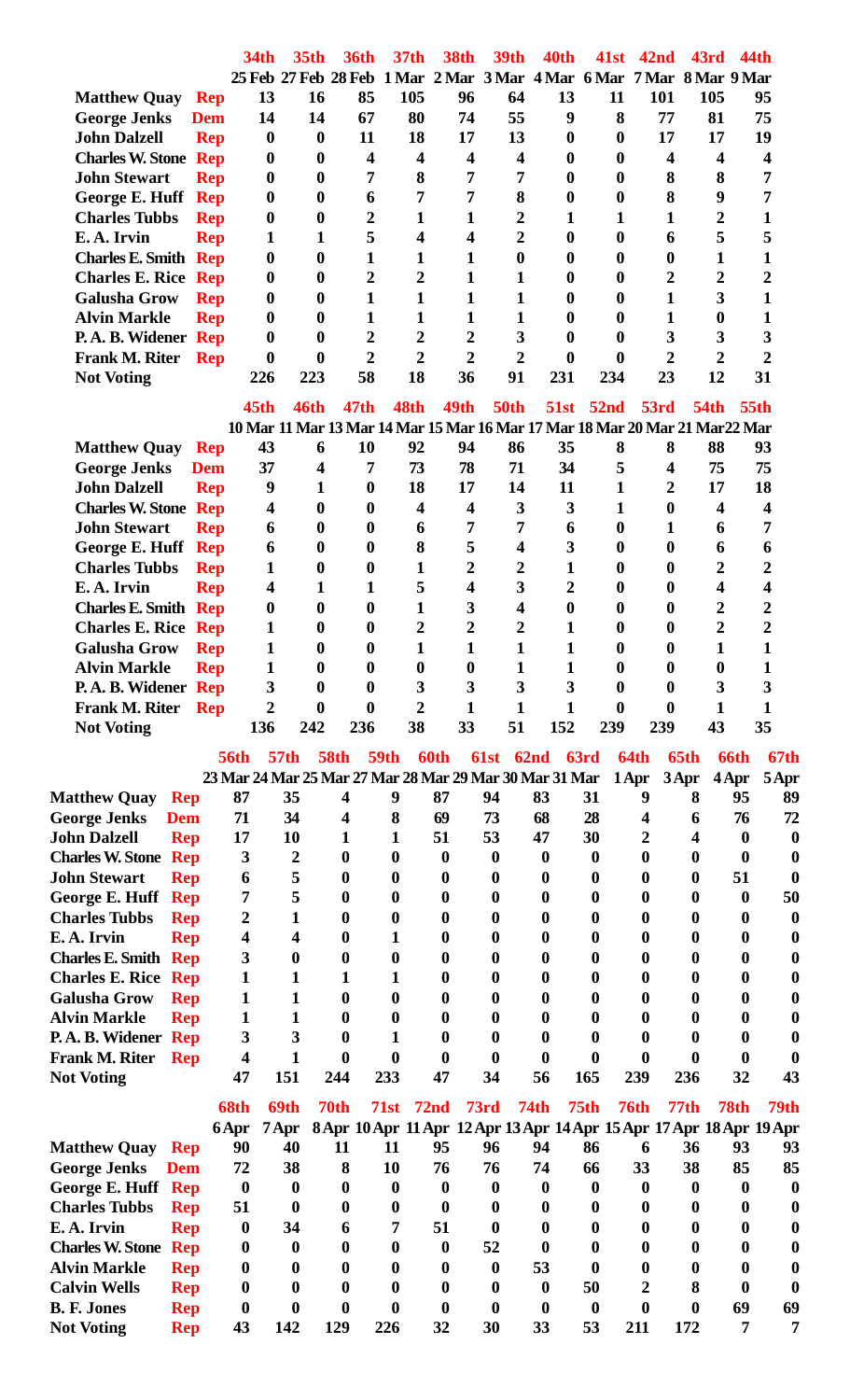|                | <b>State Senate</b>                          |                                                                                     |              |                                |
|----------------|----------------------------------------------|-------------------------------------------------------------------------------------|--------------|--------------------------------|
|                | <b>Dist. County</b>                          | <b>Name</b>                                                                         | <b>Party</b> | <b>Voted for</b>               |
| 1              | Philadelphia (Part) Vare, George A.          |                                                                                     | Rep          | Quay                           |
| 2              | Philadelphia (Part)                          | Holzwarth, George W. Rep                                                            |              |                                |
|                |                                              | Irvin (1-6, 69-72), Riter (7-59), Dalzell, (60-65), Stewart (66), Huff (67),        |              |                                |
|                |                                              | Tubbs (68), Stone (73), Markle (74), Wells (75-77), Jones (78-79)                   |              |                                |
| 3              | Philadelphia (Part) Osbourn, Francis A.      |                                                                                     | Rep          | Quay                           |
| $\overline{4}$ | Philadelphia (Part) Henry, J. Bayard         |                                                                                     | Rep          |                                |
|                |                                              | Dalzell (1, 3-65), Quay (2), Stewart (66), Huff (67), Tubbs (68),                   |              |                                |
|                |                                              | Irvin (72), Stone (73), Markle (74), Wells (75-77), Jones (78-79)                   |              |                                |
|                |                                              |                                                                                     |              |                                |
| 5              | Philadelphia (Part) Brown, Charles L.        |                                                                                     | Rep          | Quay                           |
| 6              | Philadelphia (Part) Scott, John M.           |                                                                                     | Rep          | Quay                           |
| 7              | Philadelphia (Part) Grady, John C.           |                                                                                     | Rep          | Quay                           |
| 8              | Philadelphia (Part) Martin, David            |                                                                                     | Rep          |                                |
|                |                                              | Dalzell (1-65), Stewart (66), Huff (67), Tubbs (68),                                |              |                                |
|                |                                              | Irvin (72), Stone (73), Markle (74), Wells (75-77), Jones (78-79)                   |              |                                |
| 9              | Delaware                                     | Sproul, William C.                                                                  | Rep          |                                |
|                |                                              | Smith (1-59, 64-65), Dalzell (60-63), Stewart (66), Huff (67), Tubbs                |              |                                |
|                |                                              | (68-71), Irvin (72), Stone (73), Markle (74), Wells (75-77), Jones (78-79)          |              |                                |
|                | 10 Bucks                                     | Rice, Hampton W.                                                                    | Rep          |                                |
|                |                                              |                                                                                     |              |                                |
|                |                                              | Huff (1-17, 20-31, 37-48, 67), Irvin (32-36), Smith (49-59, 64-65),                 |              |                                |
|                |                                              | Stewart (66), Tubbs (68-71), Irvin (72), Stone (73), Markle (74),                   |              |                                |
|                |                                              |                                                                                     |              | Wells (75-77), Jones (78-79)   |
|                | 11 Berks                                     | Miller, W. Oscar                                                                    | Dem          | Jenks                          |
|                | 12 Montgomery                                | Wentz, John A.                                                                      | Dem          | Jenks                          |
|                | 13 Lancaster (Part)                          | Eby, Milton                                                                         | Rep          | Quay                           |
|                | 14 Lancaster (Part)                          | Stober, J. A.                                                                       | Rep          | Quay                           |
|                |                                              |                                                                                     |              |                                |
|                | 15 Dauphin                                   | McCarrell, Samuel J. M. Rep                                                         |              | Quay                           |
|                | 16 Lehigh                                    | Stiles, Harry G.                                                                    | Dem          | Jenks                          |
|                | 17 Lebanon                                   | Gobin, J. P. S.                                                                     | Rep          | Not voting                     |
|                |                                              | Gobin resigned on 17 January 1899, the date of the first ballot.                    |              |                                |
|                | 17 Lebanon                                   | Weiss, Samuel *                                                                     | Rep          |                                |
|                |                                              | First voted on ballot 36. Dalzell, $(36-65)$ , Stewart $(66)$ , Huff $(67)$ , Tubbs |              |                                |
|                |                                              | (68-72), Stone (73), Markle (74), Wells (75-77), Jones (78-79)                      |              |                                |
|                |                                              |                                                                                     |              |                                |
|                | 18 Northampton                               | Kemerer, Jacob B.                                                                   | Dem          | Jenks                          |
|                | 19 Chester                                   | Snyder, William P.                                                                  | Rep          | Quay                           |
|                | 20 Lackawanna, Luzerne (Part)                |                                                                                     |              |                                |
|                |                                              | Vaughan, James C.                                                                   | Rep          | Quay                           |
|                | 21 Luzerne (Part)                            | Scott, W. J.                                                                        | Rep          | Quay                           |
|                | 22 Carbon, Monroe, Pike Lee, David S.        |                                                                                     | Dem          |                                |
|                |                                              |                                                                                     |              | Jenks (1-12, 14-79), Quay (13) |
|                |                                              |                                                                                     |              |                                |
|                |                                              | 23 Bradford, Wyoming Mitchell, B. B.                                                |              | Rep Quay                       |
|                | 24 Columbia, Montour, Lycoming, Sullivan     |                                                                                     |              |                                |
|                |                                              | Cochran, J. Henry                                                                   | Dem          | Jenks                          |
|                | 25 McKean, Potter, Tioga Merrick, Walter T.  |                                                                                     | Rep          | Quay                           |
|                | 26 Susquehanna, Wayne Hardenbergh, E. B.     |                                                                                     | Rep          | Quay                           |
|                | 27 Snyder, Northumberland, Union             |                                                                                     |              |                                |
|                |                                              | Hummel, Edwin M.                                                                    | Rep          | Quay                           |
|                | 28 York                                      | Haines, Harvey W.                                                                   | Dem          | Jenks                          |
|                |                                              |                                                                                     |              |                                |
|                | 29 Schuylkill (Part)                         | Losch, Samuel A.                                                                    | Rep          |                                |
|                |                                              |                                                                                     |              | Jenks (1-12, 14-79), Quay (13) |
|                | 30 Schuylkill (Part)                         | Higgins, John F.                                                                    | Dem          |                                |
|                |                                              | Not voting (1-7), Paired (8-71), Jenks (72-79)                                      |              |                                |
|                | 31 Juniata, Mifflin, Perry Hertzler, William |                                                                                     | Rep          | Quay                           |
|                | 32 Cumberland, Adams Miller, William E.      |                                                                                     | Dem          | Jenks                          |
|                | 33 Franklin, Huntingdon Chisolm, H. Clay     |                                                                                     | Rep          | <b>NOT FOUND</b>               |
|                | 34 Clinton, Clearfield, Centre               |                                                                                     |              |                                |
|                |                                              |                                                                                     |              |                                |
|                |                                              | Heinle, William C.                                                                  | Dem          | Jenks                          |
|                | 35 Blair, Cambria                            | Stineman, Jacob C.                                                                  | Rep          | Quay                           |
|                | 36 Bedford, Fulton, Somerset                 |                                                                                     |              |                                |
|                |                                              | Weller, John S.                                                                     | Rep          |                                |
|                |                                              | Stone (1-59, 73), Dalzell, (60-65), Stewart (66), Huff (67), Tubbs (68-             |              |                                |
|                |                                              | 72), Irvin (69-72), Markle (74), Wells (75-77), Jones (78-79)                       |              |                                |
|                | 37 Indiana, Jefferson                        | Mitchell, James G.                                                                  | Rep          |                                |
|                |                                              | Quay (1-73, 78-79), Markle (74), Wells (75-77)                                      |              |                                |
|                |                                              |                                                                                     |              |                                |
|                | 38 Cameron, Clarion, Elk, Forest             |                                                                                     |              |                                |
|                |                                              | Neely, Alfred M.                                                                    | Dem          | Jenks                          |
|                | 39 Westmoreland                              | Brown, John H.                                                                      | Rep          | Quay                           |
|                | 40 Fayette, Greene                           | Boyd, Albert D.                                                                     | Dem          | Jenks                          |
|                | 41 Armstrong, Butler                         | Meredith, William B.                                                                | Rep          | Quay                           |
|                | 42 Allegheny (Part)                          | Muehlbronner, Charles A.Rep                                                         |              |                                |
|                |                                              |                                                                                     |              | Quay                           |
|                | 43 Allegheny (Part)                          | Magee, C. L.                                                                        | Rep          | Quay                           |
|                | 44 Allegheny (Part)                          | Flinn, William                                                                      | Rep          |                                |
|                |                                              | Stone (1-65), Stewart (66), Huff (67), Tubbs (68), Irvin (69-72), Stone             |              |                                |
|                |                                              | (73), Markle (74), Wells (75-77), Jones (78-79)                                     |              |                                |
|                | 45 Allegheny (Part)                          | Crawford, John W.                                                                   | Rep          |                                |
|                |                                              |                                                                                     |              | Quay (1-77), Jones (78-79)     |
|                | 46 Beaver, Washington                        | Hawkins, Alexander L.                                                               | Rep          | Not voting                     |
|                |                                              |                                                                                     |              |                                |
|                | 47 Lawrence, Mercer                          | Brown, William M.                                                                   | Rep          | Quay                           |
|                | 48 Warren, Venango                           | Cumings, Henry H.                                                                   | Rep          | Quay                           |
|                | 49 Erie                                      | Gibson, Perry A.                                                                    | Rep          | Quay                           |
|                | 50 Crawford                                  | Washburn, O. R.                                                                     | Dem          | Jenks                          |
|                |                                              |                                                                                     |              |                                |

| <b>House of Representatives</b>    |             |                                                                                                                                |            |                                                 |
|------------------------------------|-------------|--------------------------------------------------------------------------------------------------------------------------------|------------|-------------------------------------------------|
| County                             | <b>Dist</b> | <b>Name</b>                                                                                                                    | Party      | <b>Voted for</b>                                |
| Adams<br>Adams                     |             | Duttera, Charles H.<br>Cole, Francis                                                                                           | Dem<br>Dem | Jenks<br>Jenks                                  |
| Allegheny                          | 1           | Simon, Charles W.                                                                                                              | Rep        | Quay                                            |
| Allegheny                          | 1           | Robison, Samuel D.                                                                                                             | Rep        |                                                 |
|                                    |             |                                                                                                                                |            | Quay (1-77), Jones (78-79)                      |
| Allegheny                          | 2           | Henderson, John H.                                                                                                             | Rep        | Quay                                            |
| Allegheny<br>Allegheny             | 2<br>3      | Marshall, William T.<br>McElhany, William W.                                                                                   | Rep<br>Rep | Quay                                            |
|                                    |             | Dalzell (1-65), Stewart (66), Huff (67-68), Irvin (69-72),                                                                     |            |                                                 |
|                                    |             | Stone (73), Markle (74), Wells (75-77), Jones (78-79)                                                                          |            |                                                 |
| Allegheny                          | 3           | McCandless, Guy P.                                                                                                             | Rep        |                                                 |
|                                    |             | Dalzell (1-65), Stewart (66), Huff (67), Tubbs (68-72),                                                                        |            |                                                 |
| Allegheny                          | 4           | Stone (73), Markle (74), Wells (75-77), Jones (78-79)<br>Brophy, Thomas M.                                                     | Dem        | Jenks                                           |
| Allegheny                          | 5           | McFarlane, George L.                                                                                                           | Rep        |                                                 |
|                                    |             |                                                                                                                                |            | Quay (1-77), Jones (78-79)                      |
| Allegheny                          | 5           | Hosack, George M.                                                                                                              | Rep        |                                                 |
|                                    |             |                                                                                                                                |            | Quay (1-77), Jones (78-79)                      |
| Allegheny                          | 5           | Klumpp, Frank J.                                                                                                               | Rep        | Quay (1-77), Jones (78-79)                      |
| Allegheny                          | 5           | Nisbet, William W.                                                                                                             | Rep        |                                                 |
|                                    |             |                                                                                                                                |            | Quay (1-77), Jones (78-79)                      |
| Allegheny                          | 6           | McWhinney, Robert                                                                                                              | Rep        |                                                 |
|                                    |             |                                                                                                                                |            | Quay (1-77), Jones (78-79)                      |
| Allegheny                          | 6           | Robb, James McB.                                                                                                               | Rep        |                                                 |
|                                    |             | Grow (1-59), Dalzell (60-65), Stewart (66), Huff (67), Tubbs (68),<br>Irvin (69-72), Stone (73), Markle (74-77), Jones (78-79) |            |                                                 |
| Allegheny                          | 7           | Ford, Thomas J.                                                                                                                | Rep        |                                                 |
|                                    |             | Dalzell (1-65), Stewart (66), Huff (67), Tubbs (68),                                                                           |            |                                                 |
|                                    |             | Irvin (69-72), Stone (73), Markle (74-77), Jones (78-79)                                                                       |            |                                                 |
| Allegheny                          | 7           | Shaw, John I.                                                                                                                  | Rep        |                                                 |
|                                    | 8           |                                                                                                                                |            | Quay (1-77), Jones (78-79)                      |
| Allegheny                          |             | Srodes, J. Lewis                                                                                                               | Rep        | Quay (1-77), Jones (78-79)                      |
| Armstrong                          |             | McNees, George W.                                                                                                              | Rep        |                                                 |
| Armstrong                          |             | Turner, W. Fred                                                                                                                | Rep        |                                                 |
|                                    |             |                                                                                                                                |            | Quay (1-53, 60-79), Jenks (54-59)               |
| Beaver                             |             | Bricker, William H.                                                                                                            | Rep        | Quay                                            |
| Beaver<br>Bedford                  |             | Harrold, Simon<br>Miller, William C.                                                                                           | Rep<br>Rep | Quay<br>Quay                                    |
| Bedford                            |             | Doty, Edmund S.                                                                                                                | Dem        | Jenks                                           |
| <b>Berks</b>                       | 1           | Drase, Henry E.                                                                                                                | Dem        | Jenks                                           |
| Berks                              | 1           | Hoch, Daniel K.                                                                                                                | Dem        | Jenks                                           |
| Berks                              | 2           | Spatz, Charles B.                                                                                                              | Dem        | Jenks                                           |
| Berks<br>Berks                     | 2<br>2      | Naftzinger, Frank H.<br>Reiff, Lot W.                                                                                          | Dem<br>Dem | Jenks<br>Jenks                                  |
| Blair                              |             | Stewart, Samuel E.                                                                                                             | Fusion     | Jenks                                           |
| Blair                              |             | Stall, Harry E.                                                                                                                | Fusion     |                                                 |
|                                    |             | Stone (1-6), Huff (7-59, 67), Dalzell (60-65), Stewart (66), Tubbs (68-                                                        |            |                                                 |
|                                    |             | 72), Stone (73), Markle (74-77), Wells (75-77), Jones (78-79)                                                                  |            |                                                 |
| <b>Bradford</b><br><b>Bradford</b> |             | Lewis, E.D.<br>Edmiston, Robert S.                                                                                             | Rep        | Quay                                            |
|                                    |             | Dalzell (1-7), Irvin (8-18, 26-35, 42-72), Eastburn (19-25), Huff (36),                                                        | Rep        |                                                 |
|                                    |             |                                                                                                                                |            | Dalzell (37-41), Stone (73)                     |
| <b>Bradford</b>                    |             | Manley, Lawrence T.                                                                                                            | Rep        |                                                 |
|                                    |             | Dalzell (1-17, 20-25, 27-35, 37-49, 54-65), Eastburn (18-19), Irvin (26,                                                       |            |                                                 |
|                                    |             | 69-72), Huff (36, 67), Smith (50-53), Stewart (66), Tubbs (68), Stone                                                          |            |                                                 |
| <b>Bucks</b>                       |             | Winner, William P.                                                                                                             | Rep        | (73), Markle (74), Wells (75-77), Jones (78-79) |
|                                    |             | Dalzell (1-65), Stewart (66), Huff (67), Tubbs (68), Irvin (69), Stone                                                         |            |                                                 |
|                                    |             |                                                                                                                                |            | (73), Markle (74), Wells (75-77), Jones (78-79) |
| <b>Bucks</b>                       |             | Wilkinson, Harry                                                                                                               | Rep        |                                                 |
|                                    |             | Dalzell (1-65), Stewart (66), Huff (67), Tubbs (68-71), Irvin (69), Stone                                                      |            | (73), Markle (74), Wells (75-77), Jones (78-79) |
| <b>Bucks</b>                       |             | Edwards, Frank G.                                                                                                              | Rep        |                                                 |
|                                    |             | Dalzell (1-65), Stewart (66), Huff (67), Tubbs (68-71), Irvin (72), Stone                                                      |            |                                                 |
|                                    |             |                                                                                                                                |            | (73), Markle (74), Wells (75-77), Jones (78-79) |
| Butler                             |             | Moore, James N.                                                                                                                | Rep        |                                                 |
|                                    |             | Dalzell (1-65), Stewart (66), Huff (67), Tubbs (68), Irvin (69-72), Stone                                                      |            |                                                 |
| <b>Butler</b>                      |             | Dindinger, John                                                                                                                | Rep        | (73), Markle (74), Wells (75-77), Jones (78-79) |
|                                    |             | Dalzell (1-65), Stewart (66), Huff (67), Tubbs (68), Irvin (69-72), Stone                                                      |            |                                                 |
|                                    |             |                                                                                                                                |            | (73), Markle (74), Wells (75-77), Jones (78-79) |
| Cambria                            |             | Sheridan, Thomas T.                                                                                                            | Dem        | Jenks                                           |
| Cambria                            |             | Lingle, W. C.                                                                                                                  | Dem        | Jenks                                           |
| Cameron<br>Carbon                  |             | Smith, Sylvester S.<br>Craig, Thomas B.                                                                                        | Dem<br>Dem | Jenks<br>Jenks                                  |
| Centre                             |             | Wetzel, John H.                                                                                                                | Dem        | Jenks                                           |
| Centre                             |             | Foster, Robert McCay                                                                                                           | Dem        | Jenks                                           |
| Chester                            |             | Ralston, H. Frank                                                                                                              | Fusion     | Jenks                                           |
| Chester                            |             | Pratt, John W.                                                                                                                 | Fusion     | Jenks                                           |
| Chester                            |             | Rendall, John B.                                                                                                               | Fusion     |                                                 |

Stewart (1-59), Dalzell (60-65), Stewart (66), Huff (67), Tubbs (68-69), Stone (73), Markle (74), Wells (75-77), Jones (78-79)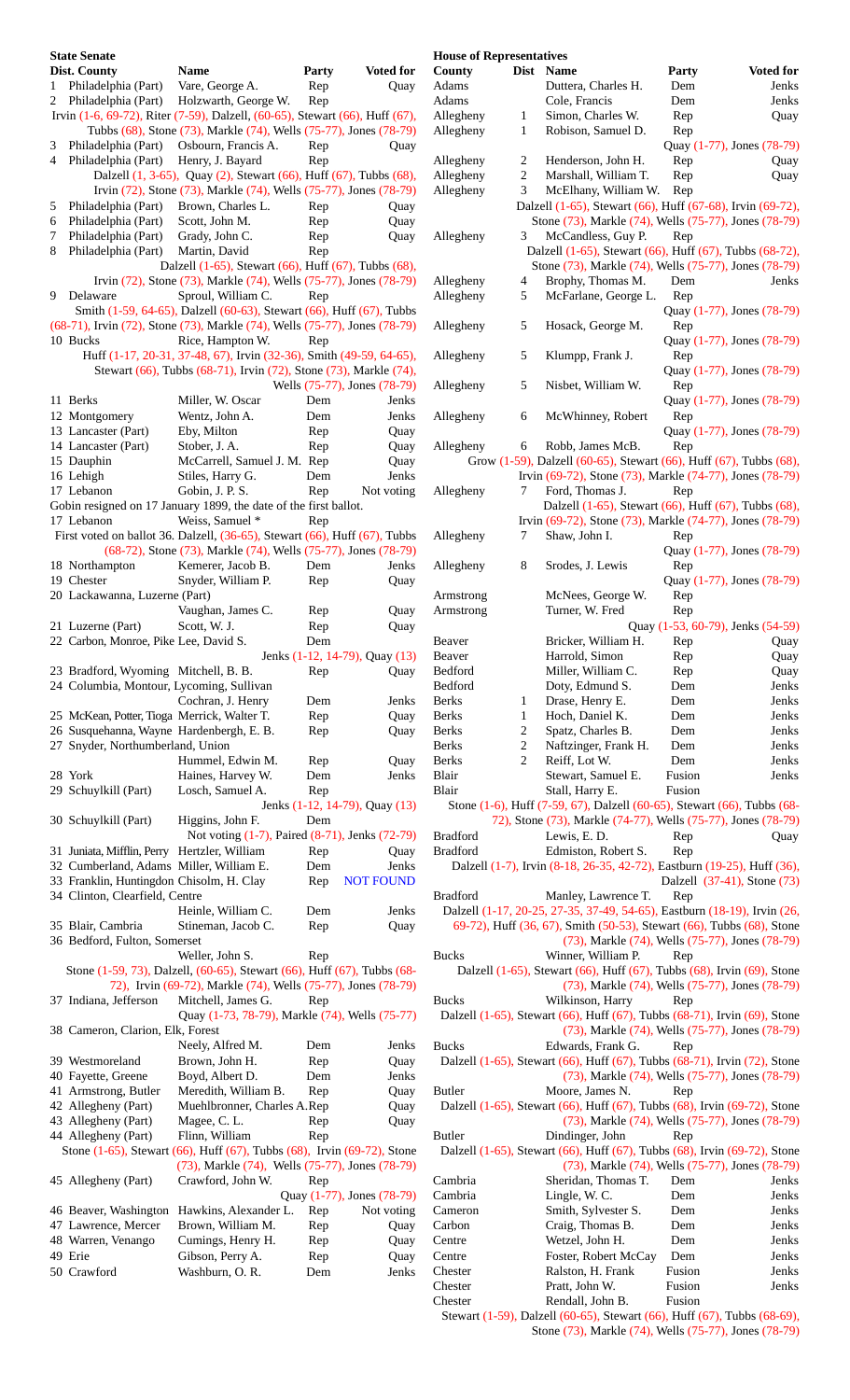| County  | Dist Name            | Party  | <b>Voted for</b> |
|---------|----------------------|--------|------------------|
| Chester | Jefferis, Plummer E. | Fusion |                  |
| $\sim$  | .                    |        |                  |

| Clarion          |                     | Hoy, John A. F.                                                                                 | Dem        | Jenks        |
|------------------|---------------------|-------------------------------------------------------------------------------------------------|------------|--------------|
| Clarion          |                     | Brown, Thomas                                                                                   | Dem        | Jenks        |
| Clearfield       |                     | Harris, Frank G.                                                                                | Rep        | Quay         |
| Clearfield       |                     | Alexander, Joseph<br>Irvin (1-59, 69-72), Dalzell (60-65), Stewart (66), Huff (67), Tubbs (68), | Rep        |              |
|                  |                     | Stone (73), Markle (74), Wells (75-77), Jones (78-79)                                           |            |              |
| Clinton          |                     | Smith, Joseph W.                                                                                | Rep        | Jenks        |
| Columbia         |                     | Chrisman, William                                                                               | Dem        | Jenks        |
| Columbia         |                     | Creasy, William T.                                                                              | Dem        | Jenks        |
| Crawford         |                     | Cutshall, Philip M.                                                                             | Dem        | Jenks        |
| Crawford         |                     | Stranahan, Chapman A. Dem                                                                       |            | Jenks        |
| Crawford         |                     | Palm. Andrew J.                                                                                 | Dem        | Jenks        |
| Cumberland       |                     | Myers, Robert L.                                                                                | Dem        | Jenks        |
| Cumberland       |                     | Manning, Harry (Henry) Dem                                                                      |            | Jenks        |
| Cumberland       |                     | Manning, Edgar S.                                                                               | Dem        | Jenks        |
|                  |                     | * Harry Manning died 27 January 1899 but continued to be listed as paired                       |            |              |
|                  |                     | in the balloting through 30 Juary. Edgar Manning assumed the seat on 24                         |            |              |
| February 1899.   |                     |                                                                                                 |            |              |
| Dauphin          | 1                   | Meals, Ezra S.                                                                                  | Rep        | Quay         |
| Dauphin          | 2                   | Seal, John B.                                                                                   | Rep        | Quay         |
| Dauphin          | 2                   | Rutherford, Samuel H.                                                                           | Rep        | Quay         |
| Dauphin          | 2                   | Keiper, Edward S.                                                                               | Rep        | Quay         |
| Delaware         |                     | Bliss, Ward R.                                                                                  | Rep        |              |
|                  |                     | Stewart (1-60), Dalzell (61-65), Stewart (66), Huff (67), Tubbs (68),                           |            |              |
|                  |                     | Irvin (69-72), Stone (73), Markle (74), Wells (75-77), Jones (78-79)                            |            |              |
| Delaware         |                     | Garvin, Thomas H.                                                                               | Rep        | Quay         |
| Delaware         |                     | Baldwin, Richard J.                                                                             | Rep        | Quay         |
| Elk              |                     |                                                                                                 |            | Jenks        |
|                  |                     | Dixon, George R.                                                                                | Dem        |              |
| Erie             | 1                   | Brooks, John B.                                                                                 | Dem        | Jenks        |
| Erie             | $\overline{c}$      | Hoskins, Frank L.                                                                               | Rep        | Quay         |
| Erie             | 2                   | Mulkie, John R.                                                                                 | Rep        | Quay         |
| Fayette          |                     | Dumbald, Horatio S.                                                                             | Dem        | Jenks        |
| Fayette          |                     | Keegan, James, Jr.                                                                              | Dem        | Jenks        |
| Fayette          |                     | Deyarmon, T. Robb                                                                               | Dem        | Jenks        |
| Forest           |                     | Towler, Samuel S.                                                                               | Rep        | Quay         |
| Franklin         |                     | Britton, William W.                                                                             | Rep        | Quay         |
| Franklin         |                     | Kreps, William C.                                                                               | Rep        | Quay         |
| Fulton           |                     | Skinner, George W.                                                                              | Dem        | Jenks        |
| Greene           |                     | Smith, John H.                                                                                  | Dem        | Jenks        |
| Huntingdon       |                     | Milliken, Thomas O.                                                                             | Rep        | Quay         |
| Huntingdon       |                     | Bare, John S.                                                                                   | Rep        | Quay         |
| Indiana          |                     | McGaughey, John                                                                                 | Rep        | Not voting   |
|                  |                     |                                                                                                 |            |              |
| Indiana          |                     | Morrow, John W.                                                                                 | Rep        | Not voting   |
| Jefferson        |                     | Smith, William O.                                                                               | Rep        | Not voting   |
| Juniata          |                     | Fisher, A. J.                                                                                   | Dem        | Jenks        |
| Lackawanna       | 1                   | Farr, John R.                                                                                   | Rep        | Quay         |
| Lackawanna       | 2                   | Scheuer, John J., Jr.                                                                           | Rep        | Quay         |
| Lackawanna       | 3                   | Mackey, Nathan C.                                                                               | Rep        |              |
|                  |                     | Quay (1-38), Rice (39-41), Dalzell (42-65), Stewart (66), Huff (67),                            |            |              |
|                  |                     | Tubbs (68-72), Stone (73), Markle (74), Wells (75-77), Jones (78-79)                            |            |              |
| Lackawanna       | 4                   | Timlin, P. E.                                                                                   | Dem        | Jenks        |
| Lancaster        | 1                   |                                                                                                 | Rep        |              |
| Lancaster        |                     | McClain, Frank B.                                                                               |            | Quay         |
| Lancaster        | $\overline{c}$      | Heidelbaugh, Milton                                                                             | Rep        | Quay         |
| Lancaster        | $\overline{c}$<br>3 | Peoples, Hiram                                                                                  | Rep        | Quay         |
|                  |                     | Reitzel, Quintin O.                                                                             | Rep        | Quay         |
| Lancaster        | 3<br>3              | Weaver, Barton W.                                                                               | Rep        | Quay         |
| Lancaster        |                     | Cassel, H. Burd                                                                                 | Rep        | Quay         |
| Lawrence         |                     | McAnlis, James                                                                                  | Rep        | Quay         |
| Lawrence         |                     | Todd, Robert A.                                                                                 | Rep        | Quay         |
| Lebanon          |                     | Zerbe, Thomas T.                                                                                | Rep        | Quay         |
| Lebanon          |                     | Meyer, Ezra                                                                                     | Rep        | Quay         |
| Lehigh           |                     | Roth, Jeremiah                                                                                  | Dem        | Jenks        |
| Lehigh           |                     | Moyer, Jonas F.                                                                                 | Dem        | Jenks        |
| Lehigh           |                     | Kramlich, Milton J.                                                                             | Dem        | Jenks        |
| Luzerne          | 1                   | Boyle, Patrick J.                                                                               | Dem        | Jenks        |
| Luzerne          | 2                   | Coray, Elisha A., Jr.                                                                           | Rep        |              |
|                  |                     | Rice (1-59), Dalzell (60-65), Stewart (66), Huff (67), Tubbs (68), Irvin                        |            |              |
|                  |                     | (69-72), Stone (73), Markle (74), Wells (75-77), Jones (78-79)                                  |            |              |
| Luzerne          | 3                   | Gruver, George W.                                                                               | Dem        | Jenks        |
| Luzerne          | $\overline{4}$      | Snyder, Frank L.                                                                                | Rep        |              |
|                  |                     | Markle (1-42, 44-59), Grow (43), Dalzell (60-65), Stewart (66), Huff (67),                      |            |              |
|                  |                     | Tubbs (68-71), Irvin (72), Stone (73), Markle (74), Wells (75-77), Jones (78-79)                |            |              |
| Luzerne          | 5                   | Tighe, Michael J.                                                                               | Dem        | Jenks        |
| Luzerne          | 6                   | McAndrews, John P.                                                                              | Dem        | Jenks        |
| Lycoming         |                     | Castner, Lewis M.                                                                               | Dem        | Jenks        |
| Lycoming         |                     | Engler, John                                                                                    | Dem        | Jenks        |
| Lycoming         |                     | Osler, David W.                                                                                 | Dem        | Jenks        |
| McKean           |                     | Dempsey, Richard A.                                                                             | Rep        | Quay         |
| McKean<br>Mercer |                     | Richmond, Thomas F.<br>Morrison, Levi                                                           | Rep<br>Rep | Quay<br>Quay |

| County<br>Chester        |                     | Dist Name<br>Jefferis, Plummer E.                                                                                                                      | Party<br>Fusion             | <b>Voted for</b> | County<br>Mercer              |                  | Dist Name<br>Caldwell, George H.         | <b>Voted for</b><br><b>Party</b><br>Rep                                                                                                                           |
|--------------------------|---------------------|--------------------------------------------------------------------------------------------------------------------------------------------------------|-----------------------------|------------------|-------------------------------|------------------|------------------------------------------|-------------------------------------------------------------------------------------------------------------------------------------------------------------------|
|                          |                     | Stewart (1-17), Eastburn (18-19), Dalzell (20-25, 63-65), Stewart (26-62,<br>66), Huff (67), Tubbs (68), Irvin (69-72), Stone (73), Markle (74), Wells |                             |                  |                               |                  |                                          | Stone (1-59), Dalzell (60-65), Stewart (66), Huff (67), Tubbs (68), Irvin<br>(69-72), Stone (73), Markle (74), Wells (75-77), Jones (78-79)                       |
| Clarion                  |                     |                                                                                                                                                        | $(75-77)$ , Jones $(78-79)$ | Jenks            | Mercer                        |                  | Martin, John M.                          | Rep<br>Dalzell (1-65), Stewart (66), Huff (67), Tubbs (68-71), Irvin (72), Stone                                                                                  |
| Clarion                  |                     | Hoy, John A. F.<br>Brown, Thomas                                                                                                                       | Dem<br>Dem                  | Jenks            | Mifflin                       |                  | Rothrock, Samuel H.                      | (73), Markle (74), Wells (75-77), Jones (78-79)<br>Dem<br>Jenks                                                                                                   |
| Clearfield               |                     | Harris, Frank G.                                                                                                                                       | Rep                         | Quay             | Montgomery                    |                  | Sexton, Jason                            | Rep                                                                                                                                                               |
| Clearfield               |                     | Alexander, Joseph                                                                                                                                      | Rep                         |                  |                               |                  |                                          | Stone (1, 73), Dalzell (2-17, 20-48, 51-65), Eastburn (18-19), Smith (49-                                                                                         |
|                          |                     | Irvin (1-59, 69-72), Dalzell (60-65), Stewart (66), Huff (67), Tubbs (68),<br>Stone (73), Markle (74), Wells (75-77), Jones (78-79)                    |                             |                  |                               |                  |                                          | 50), Stewart (66), Huff (67), Tubbs (68), Irvin (69-72), Markle (74),<br>Wells (75-77), Jones (78-79)                                                             |
| Clinton                  |                     | Smith, Joseph W.                                                                                                                                       | Rep                         | Jenks            | Montgomery                    |                  | Fetterolf, Henry H.                      | Rep                                                                                                                                                               |
| Columbia                 |                     | Chrisman, William                                                                                                                                      | Dem                         | Jenks            |                               |                  |                                          | Dalzell (1-65), Stewart (66), Huff (67), Tubbs (68), Irvin (69-72), Stone                                                                                         |
| Columbia<br>Crawford     |                     | Creasy, William T.                                                                                                                                     | Dem<br>Dem                  | Jenks            |                               |                  | Hersch, John G.                          | (73), Markle (74), Wells (75-77), Jones (78-79)                                                                                                                   |
| Crawford                 |                     | Cutshall, Philip M.<br>Stranahan, Chapman A. Dem                                                                                                       |                             | Jenks<br>Jenks   | Montgomery<br>Montgomery      |                  | Larzelere, John                          | Dem<br>Jenks<br>Dem<br>Jenks                                                                                                                                      |
| Crawford                 |                     | Palm, Andrew J.                                                                                                                                        | Dem                         | Jenks            | Montgomery                    |                  | Rosenberry, Wellington H. Dem            | Jenks                                                                                                                                                             |
| Cumberland               |                     | Myers, Robert L.                                                                                                                                       | Dem                         | Jenks            | Monroe                        |                  | Burnett, Rogers L.                       | Dem<br>Jenks                                                                                                                                                      |
| Cumberland               |                     | Manning, Harry (Henry) Dem                                                                                                                             |                             | Jenks            | Montour                       |                  | Foster, James                            | Rep                                                                                                                                                               |
| Cumberland               |                     | Manning, Edgar S.                                                                                                                                      | Dem                         | Jenks            |                               |                  |                                          | Dalzell (1-65), Stewart (66), Huff (67), Tubbs (68), Irvin (69-72), Stone                                                                                         |
|                          |                     | * Harry Manning died 27 January 1899 but continued to be listed as paired                                                                              |                             |                  |                               |                  |                                          | (73), Markle (74), Wells (75-77), Jones (78-79)                                                                                                                   |
|                          |                     | in the balloting through 30 Juary. Edgar Manning assumed the seat on 24                                                                                |                             |                  | Northampton                   |                  | Johnson, Irwin N.                        | Dem<br>Jenks                                                                                                                                                      |
| February 1899.           |                     |                                                                                                                                                        |                             |                  | Northampton                   |                  | Miller, B. Frank                         | Dem<br>Jenks                                                                                                                                                      |
| Dauphin<br>Dauphin       | 1<br>$\overline{c}$ | Meals, Ezra S.<br>Seal, John B.                                                                                                                        | Rep<br>Rep                  | Quay<br>Quay     | Northampton<br>Northumberland |                  | Heil, Philip H.<br>Schoffstall, Henry W. | Dem<br>Jenks<br>Rep<br>Quay                                                                                                                                       |
| Dauphin                  | 2                   | Rutherford, Samuel H.                                                                                                                                  | Rep                         | Quay             | Northumberland                |                  | Criste, Peter J.                         | Jenks<br>Dem                                                                                                                                                      |
| Dauphin                  | 2                   | Keiper, Edward S.                                                                                                                                      | Rep                         | Quay             | Perry                         |                  | Seidel, J. Harper                        | Rep<br>Quay                                                                                                                                                       |
| Delaware                 |                     | Bliss, Ward R.                                                                                                                                         | Rep                         |                  | Philadelphia                  | $\mathbf{1}$     | Selby, Charles N.                        | Rep<br>Quay                                                                                                                                                       |
|                          |                     | Stewart (1-60), Dalzell (61-65), Stewart (66), Huff (67), Tubbs (68),                                                                                  |                             |                  | Philadelphia                  | $\mathbf{1}$     | MacIver, Joseph                          | Rep<br>Quay                                                                                                                                                       |
|                          |                     | Irvin (69-72), Stone (73), Markle (74), Wells (75-77), Jones (78-79)                                                                                   |                             |                  | Philadelphia                  | $\boldsymbol{2}$ | Slater, John F.                          | Rep<br>Quay                                                                                                                                                       |
| Delaware                 |                     | Garvin, Thomas H.                                                                                                                                      | Rep                         | Quay             | Philadelphia                  | 3                | Reed, William                            | Rep                                                                                                                                                               |
| Delaware                 |                     | Baldwin, Richard J.                                                                                                                                    | Rep                         | Quay             |                               |                  |                                          | Huff (1-6), Riter (7-59), Dalzell (60-65), Stewart (66), Huff (67), Tubbs                                                                                         |
| Elk                      |                     | Dixon, George R.                                                                                                                                       | Dem                         | Jenks            |                               |                  |                                          | (68-71), Irvin (72), Stone (73), Markle (74), Wells (75-77), Jones (78-79)                                                                                        |
| Erie<br>Erie             | 1<br>$\overline{c}$ | Brooks, John B.<br>Hoskins, Frank L.                                                                                                                   | Dem<br>Rep                  | Jenks            | Philadelphia<br>Philadelphia  | 4<br>5           | Fay, Thomas J.<br>Lloyd, John R.         | Dem<br>Jenks<br>Rep                                                                                                                                               |
| Erie                     | 2                   | Mulkie, John R.                                                                                                                                        | Rep                         | Quay<br>Quay     | Philadelphia                  | 6                | McConnell, James                         | Quay<br>Rep<br>Quay                                                                                                                                               |
| Fayette                  |                     | Dumbald, Horatio S.                                                                                                                                    | Dem                         | Jenks            | Philadelphia                  | 7                | Salter, Samuel                           | Rep<br>Quay                                                                                                                                                       |
| Fayette                  |                     | Keegan, James, Jr.                                                                                                                                     | Dem                         | Jenks            | Philadelphia                  | 8                | Chew, David S. B.                        | Rep<br>Quay                                                                                                                                                       |
| Fayette                  |                     | Deyarmon, T. Robb                                                                                                                                      | Dem                         | Jenks            | Philadelphia                  | 9                | Wadsworth, Edward D. Rep                 |                                                                                                                                                                   |
| Forest                   |                     | Towler, Samuel S.                                                                                                                                      | Rep                         | Quay             |                               |                  |                                          | Stone (1-8, 12-32, 73), Quay (9-11), Stewart (33-59), Dalzell (60-65),                                                                                            |
| Franklin                 |                     | Britton, William W.                                                                                                                                    | Rep                         | Quay             |                               |                  |                                          | Stewart (66), Huff (67), Tubbs (68), Irvin (69-72), Stone (73), Markle                                                                                            |
| Franklin                 |                     | Kreps, William C.                                                                                                                                      | Rep                         | Quay             |                               |                  |                                          | (74), Wells (75-77), Jones (78-79)                                                                                                                                |
| Fulton                   |                     | Skinner, George W.                                                                                                                                     | Dem                         | Jenks            | Philadelphia                  | 10               | Fahey, Edward H.**                       | Rep<br>Quay                                                                                                                                                       |
| Greene                   |                     | Smith, John H.                                                                                                                                         | Dem                         | Jenks            | Philadelphia                  | 10               | Voorhees, Charles E.                     | Rep<br>Quay                                                                                                                                                       |
| Huntingdon<br>Huntingdon |                     | Milliken, Thomas O.<br>Bare, John S.                                                                                                                   | Rep<br>Rep                  | Quay<br>Quay     | Philadelphia<br>Philadelphia  | 11<br>12         | Gransback, Henry<br>Stulb, Theodore B.   | Rep<br>Quay<br>Rep<br>Quay                                                                                                                                        |
| Indiana                  |                     | McGaughey, John                                                                                                                                        | Rep                         | Not voting       | Philadelphia                  | 13               | Yates, Leslie                            | Rep                                                                                                                                                               |
| Indiana                  |                     | Morrow, John W.                                                                                                                                        | Rep                         | Not voting       |                               |                  |                                          | Quay (1-38), Widener (39-59), Dalzell (60-65), Stewart (66), Huff (67),                                                                                           |
| Jefferson                |                     | Smith, William O.                                                                                                                                      | Rep                         | Not voting       |                               |                  |                                          | Tubbs (68), Irvin (69-72), Stone (73), Markle (74-77), Jones (78-79)                                                                                              |
| Juniata                  |                     | Fisher, A. J.                                                                                                                                          | Dem                         | Jenks            | Philadelphia                  | 14               | Scott, John R. K.                        | Rep<br>Quay                                                                                                                                                       |
| Lackawanna               | 1                   | Farr, John R.                                                                                                                                          | Rep                         | Quay             | Philadelphia                  | 15               | Colville, Alexander                      | Rep<br>Quay                                                                                                                                                       |
| Lackawanna               | $\overline{c}$      | Scheuer, John J., Jr.                                                                                                                                  | Rep                         | Quay             | Philadelphia                  | 15               | Woodruff, Clinton RogersRep              |                                                                                                                                                                   |
| Lackawanna               | 3                   | Mackey, Nathan C.                                                                                                                                      | Rep                         |                  |                               |                  |                                          | Rice $(1-59)$ , Dalzell $(60-66)$ , Huff $(67)$ , Tubbs $(68-77)$ , Jones $(78-79)$                                                                               |
|                          |                     | Quay (1-38), Rice (39-41), Dalzell (42-65), Stewart (66), Huff (67),                                                                                   |                             |                  | Philadelphia                  | 16               | Stewart, William F.                      | Rep                                                                                                                                                               |
| Lackawanna               | 4                   | Tubbs (68-72), Stone (73), Markle (74), Wells (75-77), Jones (78-79)<br>Timlin, P. E.                                                                  | Dem                         | Jenks            |                               |                  |                                          | Dalzell (1-60), Stewart (61-66), Huff (67), Tubbs (68), Irvin (69-72),<br>Stone (73-74), Wells (75-77), Jones (78-79)                                             |
| Lancaster                | $\mathbf{1}$        | McClain, Frank B.                                                                                                                                      | Rep                         | Quay             | Philadelphia                  | 16               | Abrams, Elias A.                         | Rep                                                                                                                                                               |
| Lancaster                | $\overline{c}$      | Heidelbaugh, Milton                                                                                                                                    | Rep                         | Quay             |                               |                  |                                          | Stewart (1-7), Huff (8-59), Dalzell (60-65), Stewart (66), Huff (67),                                                                                             |
| Lancaster                | $\overline{c}$      | Peoples, Hiram                                                                                                                                         | Rep                         | Quay             |                               |                  |                                          | Tubbs (68), Irvin (69-72), Stone (73), Markle (74), Wells (75-77), Jones (78-79)                                                                                  |
| Lancaster                | 3                   | Reitzel, Quintin O.                                                                                                                                    | Rep                         | Quay             | Philadelphia                  | 17               | Fow, John H.                             | Dem<br>Jenks                                                                                                                                                      |
| Lancaster                | 3                   | Weaver, Barton W.                                                                                                                                      | Rep                         | Quay             | Philadelphia                  | 18               | Clarency, James                          | Rep                                                                                                                                                               |
| Lancaster                | 3                   | Cassel, H. Burd                                                                                                                                        | Rep                         | Quay             |                               |                  |                                          | Stewart (1-59, 66), Dalzell (60-65), Huff (67), Tubbs (68), Irvin (69-72),                                                                                        |
| Lawrence                 |                     | McAnlis, James                                                                                                                                         | Rep                         | Quay             |                               |                  |                                          | Stone (73), Markle (74), Wells (75-77), Jones (78-79)                                                                                                             |
| Lawrence                 |                     | Todd, Robert A.                                                                                                                                        | Rep                         | Quay             | Philadelphia                  | 18               | Stradling, Walter                        | Rep                                                                                                                                                               |
| Lebanon<br>Lebanon       |                     | Zerbe, Thomas T.<br>Meyer, Ezra                                                                                                                        | Rep<br>Rep                  | Quay<br>Quay     |                               |                  |                                          | Widener (1-7), Irving (12-59), Dalzell (60-65), Stewart (66), Huff (67),<br>Tubbs (68-71), Irvin (72), Stone (73), Markle (74), Wells (75-77), Jones (78-79)      |
| Lehigh                   |                     | Roth, Jeremiah                                                                                                                                         | Dem                         | Jenks            | Philadelphia                  | 18               | Shane, Charles                           | Rep                                                                                                                                                               |
| Lehigh                   |                     | Moyer, Jonas F.                                                                                                                                        | Dem                         | Jenks            |                               |                  |                                          | Stewart (1-59, 66), Dalzell (60-65), Huff (67), Tubbs (68), Irvin (69-72),                                                                                        |
| Lehigh                   |                     | Kramlich, Milton J.                                                                                                                                    | Dem                         | Jenks            |                               |                  |                                          | Stone (73), Markle (74), Wells (75-77), Jones (78-79)                                                                                                             |
| Luzerne                  | 1                   | Boyle, Patrick J.                                                                                                                                      | Dem                         | Jenks            | Philadelphia                  | 19               | Keyser, William H.                       | Rep<br>Quay                                                                                                                                                       |
| Luzerne                  | 2                   | Coray, Elisha A., Jr.                                                                                                                                  | Rep                         |                  | Philadelphia                  | 19               | Riebel, John H.                          | Rep<br>Quay                                                                                                                                                       |
|                          |                     | Rice (1-59), Dalzell (60-65), Stewart (66), Huff (67), Tubbs (68), Irvin                                                                               |                             |                  | Philadelphia                  | 20               | Nyce, L. Harry R.                        | Rep                                                                                                                                                               |
|                          |                     | (69-72), Stone (73), Markle (74), Wells (75-77), Jones (78-79)                                                                                         |                             |                  |                               |                  |                                          | Stewart (1-59), Dalzell (60-67), Tubbs (68), Irvin (69-72), Stone (73),                                                                                           |
| Luzerne                  | 3                   | Gruver, George W.                                                                                                                                      | Dem                         | Jenks            |                               |                  |                                          | Markle (74), Wells (75-77), Jones (78-79)                                                                                                                         |
| Luzerne                  | 4                   | Snyder, Frank L.<br>Markle (1-42, 44-59), Grow (43), Dalzell (60-65), Stewart (66), Huff (67),                                                         | Rep                         |                  | Philadelphia                  | 21               | Keator, John F.                          | Rep                                                                                                                                                               |
|                          |                     | Tubbs (68-71), Irvin (72), Stone (73), Markle (74), Wells (75-77), Jones (78-79)                                                                       |                             |                  |                               |                  |                                          | Downing (1-11), Dalzell (12-13, 18-42, 44-55, 60-65), Stewart (14-17, 66),<br>Huff (43, 67-71), Irvin (72), Stone (73), Markle (74), Wells (75-77), Jones (78-79) |
| Luzerne                  | 5                   | Tighe, Michael J.                                                                                                                                      | Dem                         | Jenks            | Philadelphia                  |                  | 22 Linton, Robert A.                     | Rep                                                                                                                                                               |
| Luzerne                  | 6                   | McAndrews, John P.                                                                                                                                     | Dem                         | Jenks            |                               |                  |                                          | Irvin (1-59), Dalzell (60-65), Stewart (66), Huff (67), Tubbs (68), Irvin (69-                                                                                    |
| Lycoming                 |                     | Castner, Lewis M.                                                                                                                                      | Dem                         | Jenks            |                               |                  |                                          | 72), Stone (73), Markle (74), Wells (75-77), Jones (78-79)                                                                                                        |
| Lycoming                 |                     | Engler, John                                                                                                                                           | Dem                         | Jenks            | Philadelphia                  | 23               | Savage, Mahlon L.                        | Rep                                                                                                                                                               |
| Lycoming                 |                     | Osler, David W.                                                                                                                                        | Dem                         | Jenks            |                               |                  |                                          | Huff (1-59), Dalzell (60-65), Stewart (66), Huff (67), Tubbs (68), Irvin (69-                                                                                     |
| McKean                   |                     | Dempsey, Richard A.                                                                                                                                    | Rep                         | Quay             |                               |                  |                                          | 72), Stone (73), Markle (74), Wells (75-77), Jones (78-79)                                                                                                        |
| McKean                   |                     | Richmond, Thomas F.                                                                                                                                    | Rep                         | Quay             | Philadelphia                  | 24               | Adams, Ebenezer                          | Rep<br>Quay                                                                                                                                                       |
| Mercer                   |                     | Morrison, Levi                                                                                                                                         | Rep                         | Quay             | Philadelphia                  | 24               | Noblit, Charles B.                       | Rep<br>Quay                                                                                                                                                       |